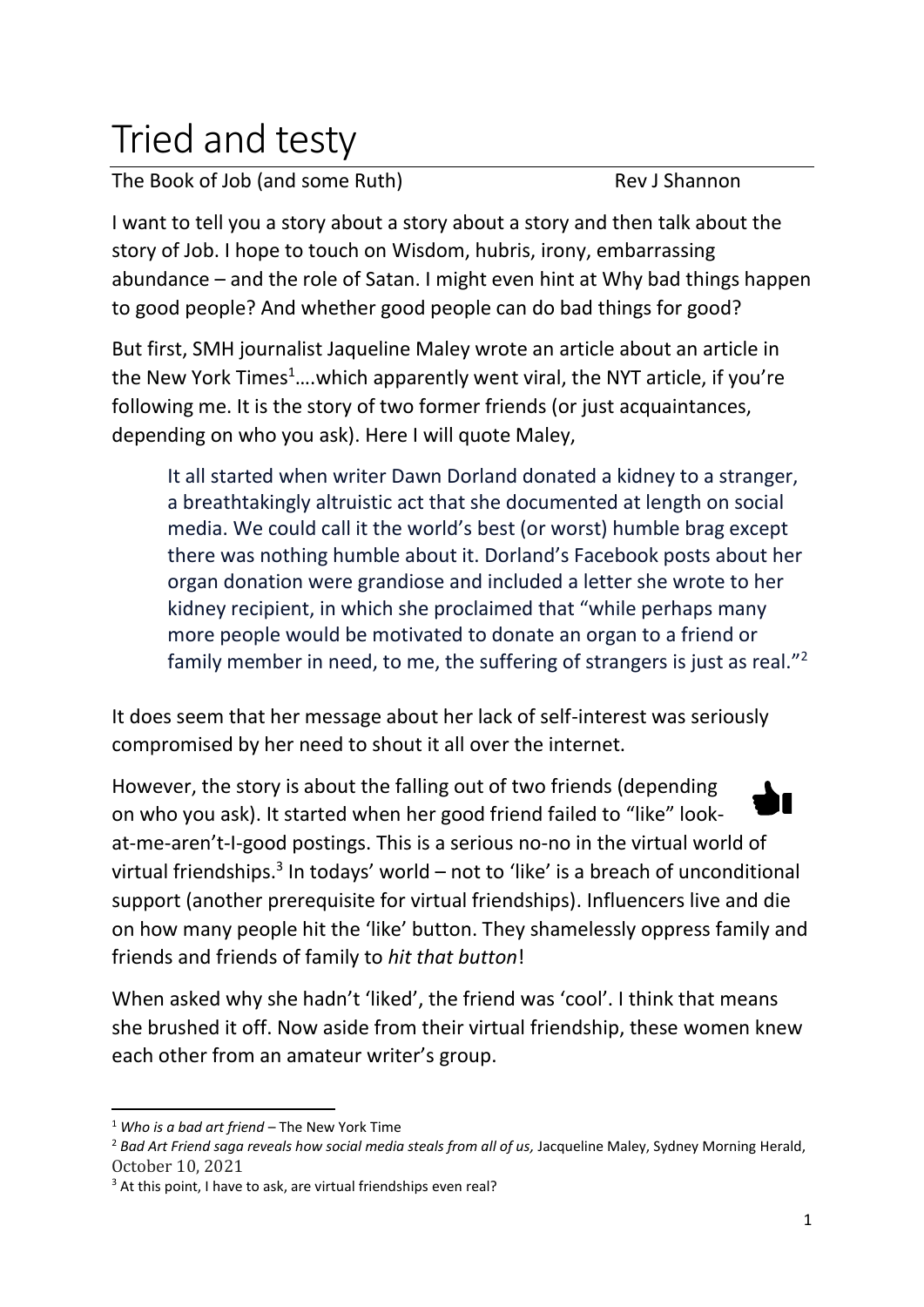The dispute really started when the  $2^{nd}$  woman wrote a short story about a privileged, white woman who gave away a kidney and inserted herself into the donor's life. The story even included a letter to the donor which bore an incredible resemblance to the one Dorland posted on the internet. Trouble escalated when the story was picked for publication and the writer heralded as a promising new talent.

"Dorland felt violated, and sued for plagiarism based on Larson's apparent lifting of her letter. She also embarked on a more generalised jihad to stop Larson's appearance at a writers' festival and, it seems, destroy her reputation generally. Larson cross-sued for defamation and tortious interference.<sup>4</sup>" ...and the SMH story takes a tortuous turn through the courts and onto a commentary about raising and destroying reputations on the internet.

So we have a story about a story about a story about a story – but the gist of it is, no one does something for nothing …

Or at least, that what Job's friends thought. And, I should add, and you never know who your friends are.

Job story begins, "<sup>1</sup> In the land of Uz there lived a man whose name was Job." In the Hebrew version, it starts with the equivalent of "One upon a time.." This is a story, a fictional story<sup>5</sup>. Believe it or not, it is full of irony and inverse logic and wild exaggeration which is part of Jewish humour. It is a ridiculous and outrageous story, full of imaginative dialogue and placed in the wisdom readings. Why? Why is it part of the Canon?

It starts with God saying he has this guy who is *so* good, it's almost too good to believe. Job is a man with faith in his God. Now the character, we now call Satan is actually 'ha'satan' in Hebrew. In Jewish tradition, he wasn't the opposite of God but rather an agent. His job was to test – literally to play devil's advocate. God would send 'ha'satan' out into the world to test the veracity of people's faith. Do people do good (and stick to the laws) for the wrong reasons? (Think Kidney donor)

<sup>4</sup> The SMH story then turns to a discussion about how toxic social media can be and how it can be weaponised against individuals – but I was really interested in the original story.

<sup>&</sup>lt;sup>5</sup> It is not a Gospel or a report. It is a fairy-tale.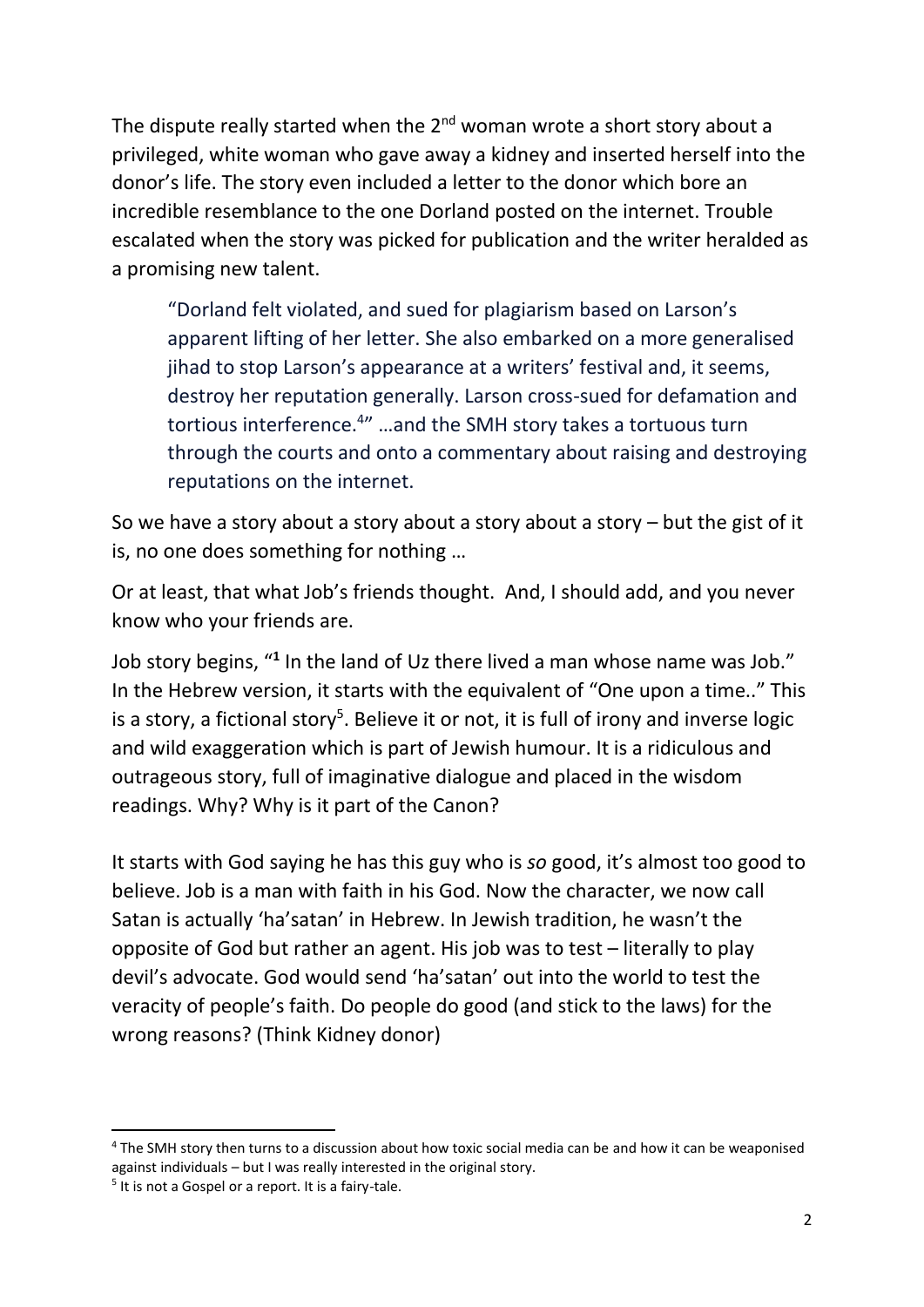So there's a wager – they take this perfectly nice guy and they hurl (what's an appropriate euphemism here?) all over his wonderful life. And Job is faithful.

So they make it worse, and worse and 'worser' still. And Job is faithful.

At this point, I admit that historically theologians have explained the Book of Job being in the Canon because they saw (and some still see) suffering as an important part of spiritual formation. If you can't *feel* Christ's wounds, if you can't *bleed* with Christ than you can't possibly know or understand salvation. We read about how some saints would torture themselves and I've seen South Americans whipping themselves during Holy weeks. I have seen 'saints' who *need* to be with those who are suffering for their own salvation – which makes me think of the kidney donor. Right thing – wrong reason.

Job pleads with God and God gets all uppity with the 'do-you-know-who-I-am passage, reminding Job how he can make it rain, and He can make earth etc and what could Job do? Mere mortal.

Then Job's friends come along to help. Do they help? At first, they were silent (which at least, did no harm) and then full of judgement. First, they share grief with their silent presence but when they begin to speak, I'm pretty sure they aggravated Job's distress. They concluded he *must* be guilty of something. Clearly followers of prosperity theology – God rains goods on good people and punishes the poor.

But job never wavered. He loved and feared God.

And maybe he was in it for himself – to start with. Maybe he was going through the motions to gain brownie points with his maker or friends. How many times did Jesus rail against people who kept the law; went through all the right motions but did squat for the world? He didn't call that faith. Isaiah too – faith has to be more than burnt offerings…

Because it is when Job prays for his useless friends, that God calls off the dogs.

But then, this is where all our English translations try and may it neat and tidy but it's not.

Job gives in and tells God he knows God can do *all* things – including sending 'Ha'Satan' to torture him - and we end Job's words with **<sup>5</sup>** My ears had heard of you

but now my eyes have seen you.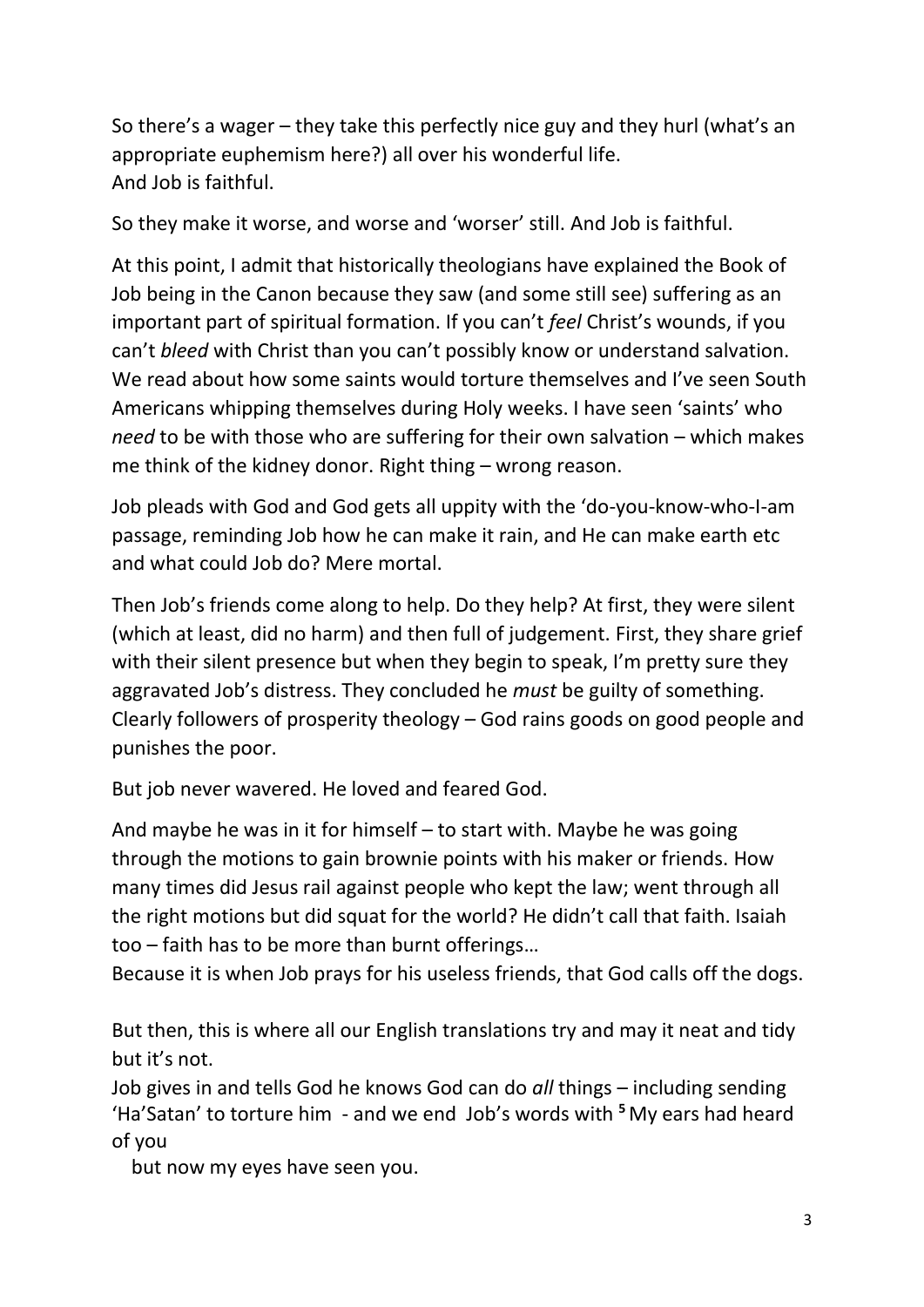**<sup>6</sup>** Therefore I despise myself

and repent in dust and ashes."

The problem is, in Hebrew, articles are prefixes to the word 'Be'= in/'Ba'= in the…

In this line, 'Be' does not exist. Job say Shel avak (of dust) – repent **of** dust and ashes." In other words, he is repenting on repenting. Irony? Sarcasm?

The story ends with God chastising the friends and showering totally-over-the top, ridiculously-exaggerated wealth on Job. This is Jewish humour. *But* in truth, gives Job long life and remembrance through generations which is the Jewish equivalent of heaven.

It's a pantomime and a morality play. Punch and Judy. It says, 'take note- even the good will be tested'…but be faithful.

Now turn your minds to what you know about Luke 4 and Mark 4 – the temptation of Jesus. Next time you read these stories – the role of Satan will stand out starkly in a Jewish context, in a Jewish world. Jesus *was* tested and he was faithful.

In out last week of wisdom studies, we looked at Ruth. Because wisdom and ethics are hand in hand. In wisdom, we are taught Knowledge +intuition + experience with a love/fear of God. In ethics, we use body of law (Statutes) and social norm (pub test) + analysis, knowledge, experience + truth to our inner self.

What Ruth did was probably questionable, perhaps morally wrong and certainly outside the social norm but *why* she did it and what grew from it casts it in a different light.

Poor old Job did everything right and suffered – ultimately to be rewarded.

Ruth did everything wrong but secured the future of her mother-in-law and children  $-$  and a linage that stretched through David to Jesus<sup>6</sup>.

And our kidney donor? Someone was given life – perhaps the gift was for all the wrong reasons but the gift was God sent to one person. Who's to judge?

For her friend (depending on whom you ask) – I will leave that in God's hands.

<sup>6</sup> (again, Jewish Heaven)